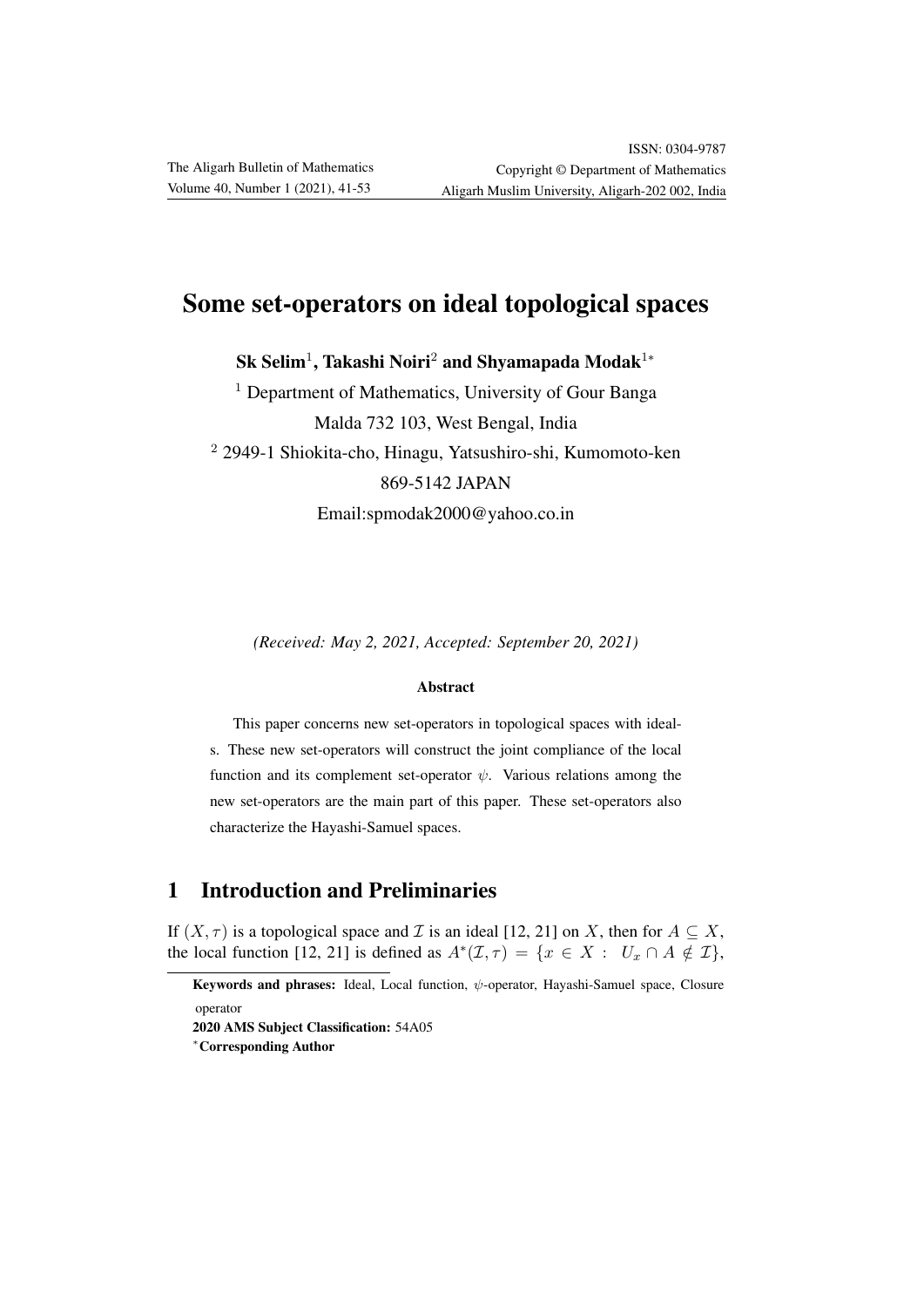where  $U_x \in \tau(x)$ , the collection of all open sets containing x.  $A^*(\mathcal{I}, \tau)$  is simply denoted as  $A^*(\mathcal{I})$  or  $A^*$ . For the simplest ideals  $\{\emptyset\}$  and  $\wp(X)$  (the power set of X), we observe that  $A^*(\{\emptyset\}) = cl(A)$  (cl(A) denotes the closure of A) and  $A^*(\wp(X)) = \emptyset$  for every  $A \subseteq X$ .

The complement set-operator of the set-operator  $()^*$  is  $\psi$  [17] and it is defined as  $\psi(A) = X \setminus (X \setminus A)^*$ . It is notable that  $()^*$  is not a closure operator and  $\psi$  is not an interior operator. However, the set operator  $C : \mathcal{O}(X) \to \mathcal{O}(X)$  defined by  $C(A) = A \cup A^*$  makes a closure operator [11, 12, 21] and it is denoted as 'cl<sup>\*'</sup>, that is  $cl^*(A) = A \cup A^*$ . This closure operator induces a topology on X and it is called \*-topology [1, 8, 9, 10, 14, 20]. This topology denoted as  $\tau^*(\mathcal{I})$  (or simply  $\tau^*$ ) and its interior operator is denoted as 'int<sup>\*</sup>'. The study of local function and  $\psi$  operator in the different type of spaces are also interesting field (see [2], [3] and  $[4]$ ).

In the study of ideal topological spaces, two ideals are important: one is codense ideal [7]; and another is compatible ideal [19]. An ideal  $\mathcal I$  on a topological space  $(X, \tau)$  is called a codense ideal if  $\mathcal{I} \cap \tau = \{ \emptyset \}$ . Such type of spaces are called Hayashi-Samuel spaces [6]. Some authors called it  $\tau$ -boundary [8, 18].

In this paper, by using  $()^*$  and  $\psi$ -operator, we introduce some new types of set-operators. These new set-operators give us new characterizations of Hayashi-Samuel spaces and various relationships between  $()^*$  and  $\psi$  operator.

Hereafter, we shall use the following propositions:

**Proposition 1.1.** *[11] Let*  $(X, \tau)$  *be a topological apace and*  $\mathcal I$  *and*  $\mathcal J$  *be two ideals on X. Then for*  $A \subseteq X$ *,*  $A^*(\mathcal{I} \cap \mathcal{J}) = A^*(\mathcal{I}) \cup A^*(\mathcal{J})$ *.* 

**Proposition 1.2.** *Let*  $(X, \tau)$  *be a topological apace and*  $\mathcal I$  *and*  $\mathcal J$  *be two ideals on X. Then for*  $A \subseteq X$ *,*  $\psi_{\mathcal{I} \cap \mathcal{I}}(A) = \psi_{\mathcal{I}}(A) \cap \psi_{\mathcal{I}}(A)$ *.* 

*Proof.*  $\psi_{\mathcal{I}\cap\mathcal{J}}(A) = X \setminus (X \setminus A)^*(\mathcal{I}\cap\mathcal{J}) = X \setminus [(X \setminus A)^*(\mathcal{I}) \cup (X \setminus A)^*(\mathcal{J})] =$  $[X \setminus (X \setminus A)^*(\mathcal{I})] \cap [X \setminus (X \setminus A)^*(\mathcal{J})] = \psi_{\mathcal{I}}(A) \cap \psi_{\mathcal{J}}(A).$  $\Box$ 

## 2 ∑,  $\overline{\wedge}$  and  $\vee$  operators

We define the operator  $\vee$  on an ideal topological space  $(X, \tau, \mathcal{I})$  in the following way: for a subset A of X,  $\vee (A) = \psi(A) \cap \psi(X \setminus A)$ .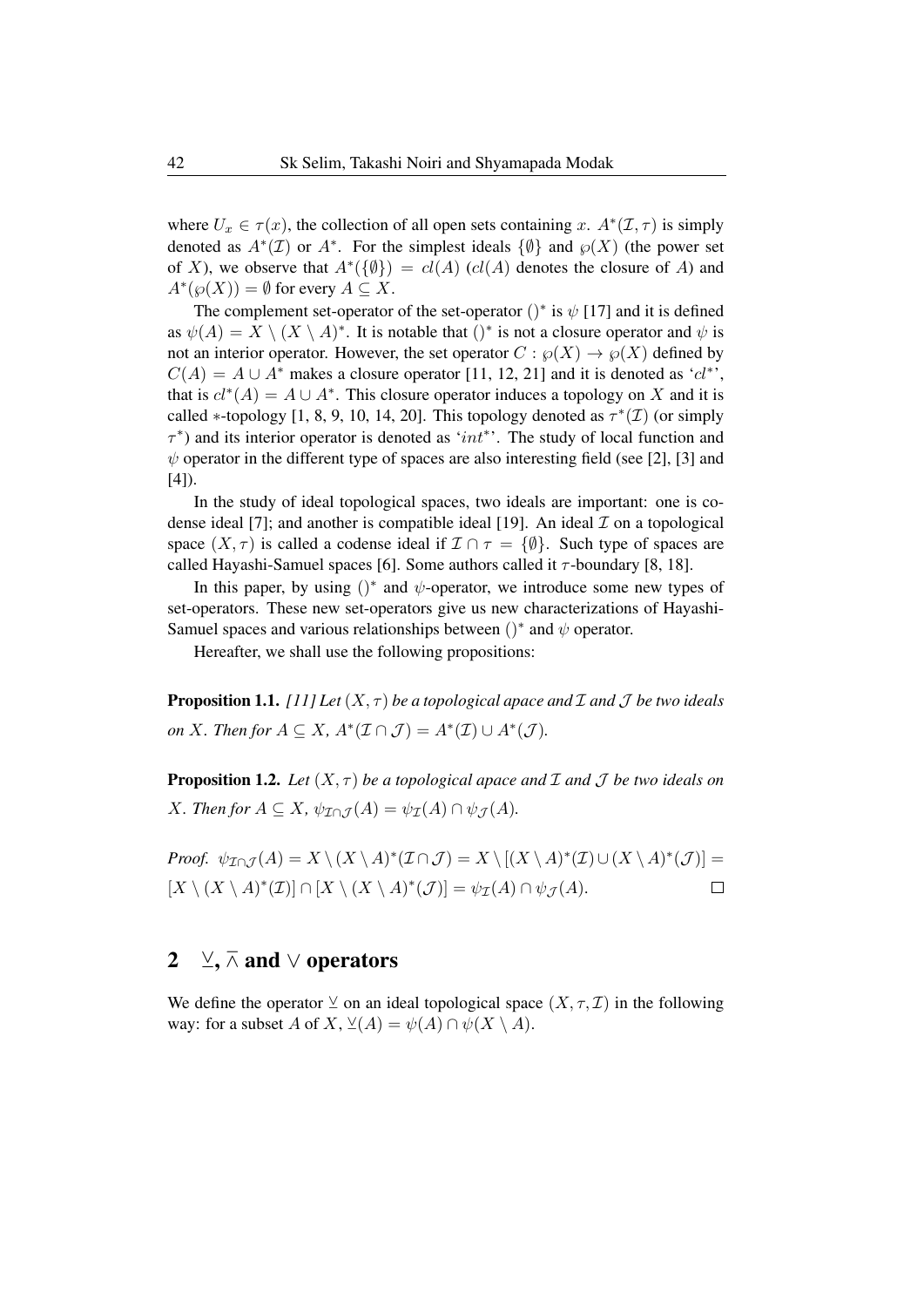This is a set valued function  $\vee$ :  $\wp(X) \to \wp(X)$  and its value is an open set. Thus, for  $A \subseteq X$ ,  $\vee (A)$  is a semi-open set [13],  $\psi$ -C set [15],  $\psi$  set [5],  $\lambda$ -open [16].

The following example shows that  $\psi(A) \cap \psi(X \setminus A)$  is not always an empty set.

**Example 2.1.** *Let*  $X = \{a, b, c\}$ ,  $\tau = \{\emptyset, X, \{a\}\}$  *and*  $\mathcal{I} = \{\emptyset, \{a\}\}$ *. Then*  $\psi({a, c}) = X \setminus ({b})^* = X \setminus {b, c} = {a}$  *and*  $\psi({b}) = X \setminus ({a, c})^* = {b}$  $X \setminus \{b, c\} = \{a\}$ . Hence  $\psi(\{a, c\}) \cap \psi(X \setminus (\{a, c\})) = \{a\}.$ 

**Lemma 2.1.** *Let*  $(X, \tau, \mathcal{I})$  *be an ideal topological space. Then*  $\vee (A) = X \setminus X^*$ *for every subset* A *of* X*.*

*Proof.* For any subset A of X,  $\vee (A) = \psi(A) \cap \psi(X \setminus A) = [X \setminus (X \setminus A)^*] \cap$  $(X \setminus A^*) = X \setminus [(X \setminus A)^* \cup A^*] = X \setminus [(X \setminus A) \cup A]^* = X \setminus X^*.$  $\Box$ 

**Theorem 2.1.** *Let*  $(X, \tau, \mathcal{I})$  *be an ideal topological space and*  $A \subseteq X$ *. Then*  $\vee (A) = \psi(A) \setminus A^*$ .

*Proof.* The proof is obvious.

**Corollary 2.1.** *Let*  $(X, \tau, \mathcal{I})$  *be an ideal topological space and*  $A \subseteq X$ *. If*  $\psi(A) \subseteq$  $A^*$ *, then*  $\vee (A) = \emptyset$ *.* 

**Theorem 2.2.** *Let*  $(X, \tau, \mathcal{I})$  *be a Hayashi-Samuel space and*  $A \subseteq X$ *. Then*  $\vee (A) = \emptyset$ .

*Proof.* The proof is obvious from Lemma 2.1.

**Lemma 2.2.** *[15] Let*  $(X, \tau, \mathcal{I})$  *be a Hayashi-Samuel space and*  $A \subseteq X$ *. Then*  $\psi(A) \subseteq A^*$ .

**Theorem 2.3.** *Let*  $(X, \tau, \mathcal{I})$  *be an ideal topological space and*  $A \subseteq X$ *. Then*  $\mathcal{L}(A) = \psi(X \setminus A)$  *if and only if*  $X \setminus A^* \subseteq \psi(A)$ *.* 

 $\Box$ 

 $\Box$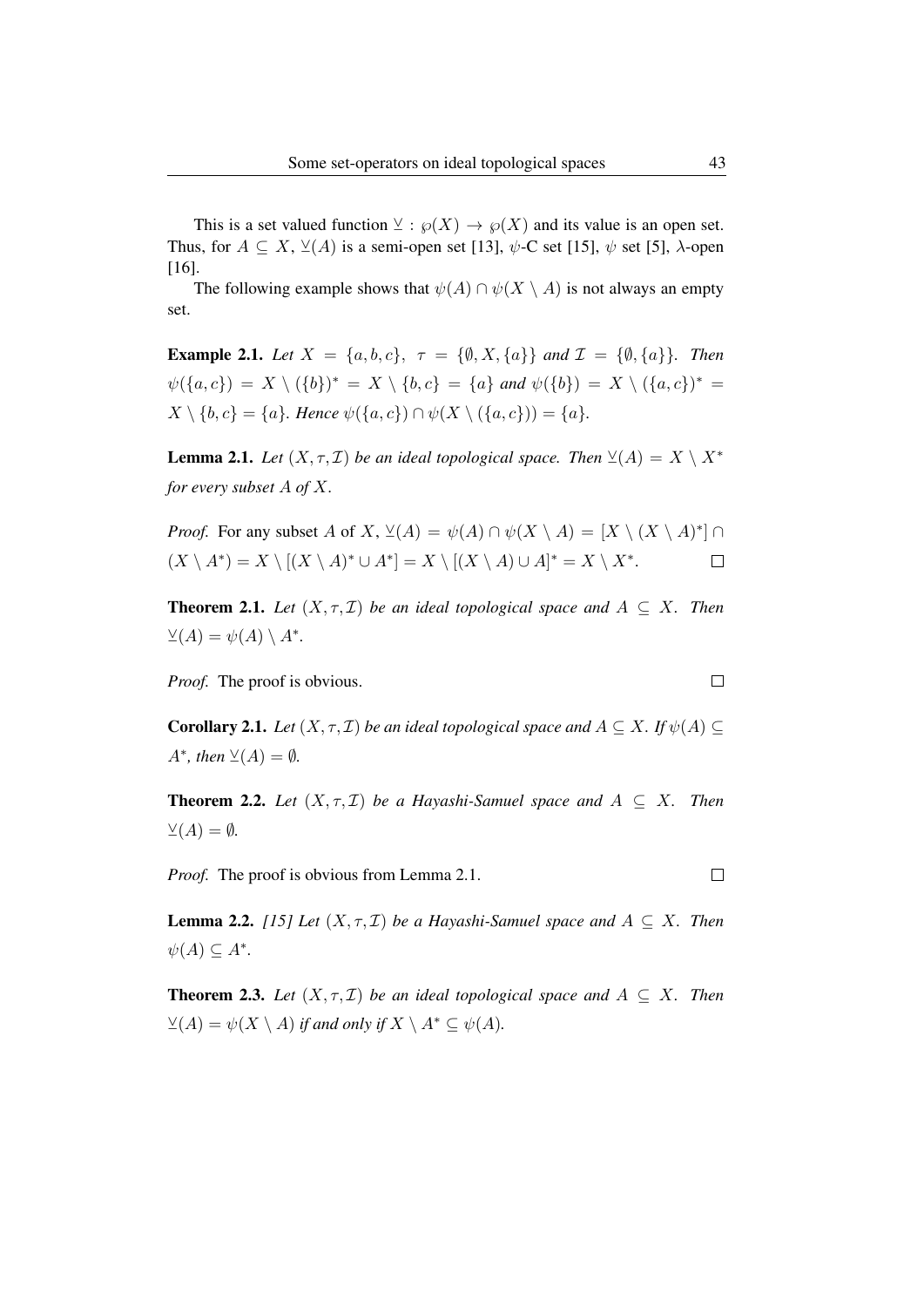**Theorem 2.4.** *Let*  $(X, \tau, \mathcal{I})$  *be an ideal topological space and*  $A \subseteq X$ *. Then the following statements hold:*

- *1.*  $\vee (A) = \vee (X \setminus A)$ .
- 2.  $\vee(\emptyset) = \vee(X) = X \setminus X^*$ .
- *3.*  $\vee (A) \supseteq A \setminus A^*$  for  $A \in \tau^*(\mathcal{I})$ *.*
- *4.*  $\vee (A) \supseteq A \setminus A^*$  *for*  $A \in \tau$ *.*
- 5.  $\mathcal{L}(A) = A \setminus A^*$  *for a regular open set* A.
- *6.*  $X \setminus \vee (A) = X^*$ .
- *7.*  $\vee (A) = \vee [\psi(A)].$
- *8.*  $\vee (A) \subseteq A^* \cap (X \setminus A)^*$  *if the space is Hayashi-Samuel.*
- *9.*  $\vee (A) \subseteq \psi(\vee (A)).$
- *10.*  $\vee (A) \cap A = int^*(A) \cap \psi(X \setminus A) = int^*(A) \setminus A^*$ .
- *11.*  $\vee (A) \setminus A = int^*(X \setminus A) \cap \psi(A) = \psi(A) \setminus cl^*(A)$ .

*Proof.* 1, 2, 6 and 7 are obvious from Lemma 2.1.

8. By Lemma 2.2,  $\vee (A) = \psi(A) \cap \psi(X \setminus A) \subseteq A^* \cap (X \setminus A)^*$ .

9. By Lemma 2.1,  $\vee (A) = X \setminus X^*$  and it is open. Since  $\tau \subseteq \tau^*$ ,  $\vee (A)$  is  $\tau^*$ -open and by Theorem 1 of [8]  $\vee (A) \subseteq \psi(\vee (A)).$ 

10.  $\vee (A) \cap A = \psi(A) \cap A \cap \psi(X \setminus A) = [X \setminus (X \setminus A)^*] \cap A \cap \psi(X \setminus A) =$  $int^*(A) \cap \psi(X \setminus A) = int^*(A) \cap (X \setminus A^*) = int^*(A) \setminus A^*$ . 11.  $\vee (A) \setminus A = \psi(X \setminus A) \cap (X \setminus A) \cap \psi(A) = (X \setminus A^*) \cap (X \setminus A) \cap \psi(A) =$  $int^*(X \setminus A) \cap \psi(A) = [X \setminus cl^*(A)] \cap \psi(A) = \psi(A) \setminus cl^*(A).$  $\Box$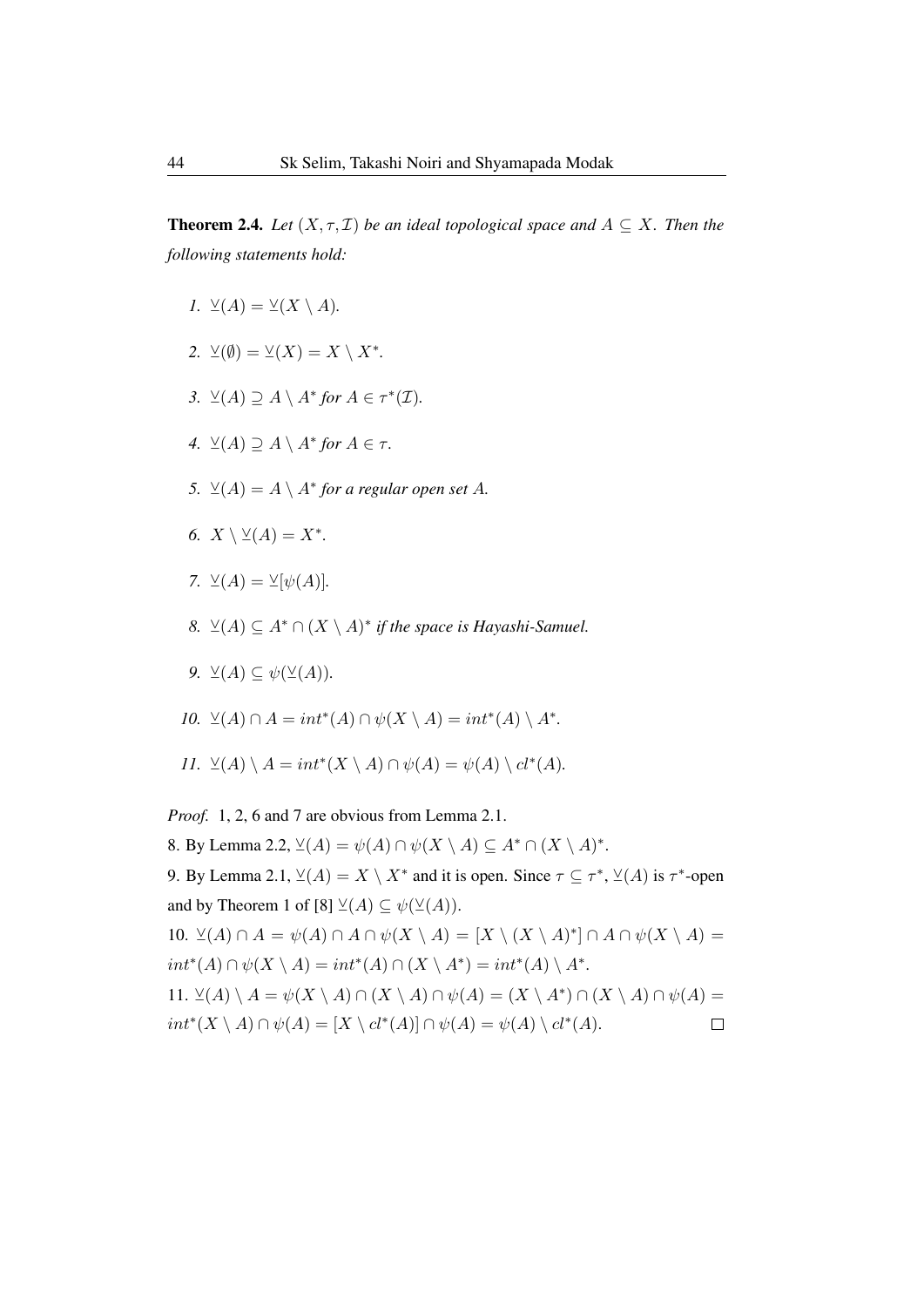**Remark 2.1.** *Let*  $(X, \tau, \mathcal{I})$  *be an ideal topological space and*  $A, B \subset X$ *. Then*  $A \subseteq B$  *implies that neither*  $\vee (A) \subseteq \vee (B)$  *nor*  $\vee (B) \subseteq \vee (A)$ *.* 

**Theorem 2.5.** Let  $(X, \tau)$  be a topological space and  $\mathcal I$  and  $\mathcal J$  be two ideals on  $X$ . *Then*  $\veeeq[A(\mathcal{I} \cap \mathcal{J})] = \veeeq[A(\mathcal{I})] \cap \veeeq[A(\mathcal{J})]$ *.* 

*Proof.* 
$$
\mathcal{L}[A(\mathcal{I} \cap \mathcal{J})] = \psi_{\mathcal{I} \cap \mathcal{J}}(A) \setminus A^*(\mathcal{I} \cap \mathcal{J}) = [\psi_{\mathcal{I}}(A) \cap \psi_{\mathcal{J}}(A)] \setminus [A^*(\mathcal{I}) \cup A^*(\mathcal{J})] = [\psi_{\mathcal{I}}(A) \setminus A^*(\mathcal{I})] \cap [\psi_{\mathcal{J}}(A) \setminus A^*(\mathcal{J})] = \mathcal{L}[A(\mathcal{I})] \cap \mathcal{L}[A(\mathcal{J})].
$$

**Corollary 2.2.** Let  $(X, \tau)$  be a topological space and  $\mathcal{I}_1, \mathcal{I}_2, \ldots, \mathcal{I}_n$  be ideals on *X*. Then  $\veeeq[A(\bigcap_i \mathcal{I}_i)] = \bigcap_i \veeeq[A(\mathcal{I}_i)]$ .

We define the operator  $\overline{\wedge}$  on an ideal topological space  $(X, \tau, \mathcal{I})$  in the following way: for a subset A of X,  $\overline{\wedge}(A) = A \setminus A^*$ . Since  $A^*$  is closed, then for  $U \in \tau$ ,  $\overline{\wedge}(U)$  is open. Again for  $U \in \tau^*(\mathcal{I})$ ,  $\overline{\wedge}(U)$  is open in  $(X, \tau^*(\mathcal{I})).$ 

**Theorem 2.6.** *Let*  $(X, \tau, \mathcal{I})$  *be an ideal topological space and*  $A, B \subseteq X$ *. Then the following properties hold:*

- *1.*  $\bar{\wedge}(\emptyset) = \emptyset$ *.*
- 2.  $\bar{\wedge}(X) = \emptyset$  *if*  $\mathcal{I} \cap \tau = \{\emptyset\}.$
- *3.*  $\overline{\wedge}(I) = I$  *if*  $I \in \mathcal{I}$ *.*
- 4.  $\overline{\wedge}[\overline{\wedge}(A)] \subseteq \overline{\wedge}(A)$ .
- *5.*  $\bar{\wedge}(A) \cap A^* = ∅$ *.*
- 6.  $\overline{\wedge}(A \cup B) = [\overline{\wedge}(A) \setminus B^*] \cup [\overline{\wedge}(B) \setminus A^*].$
- *7.*  $\overline{\wedge}$ [ $\overline{\wedge}$ (*A*)]  $\subseteq$  *A*.
- *8.*  $\overline{\wedge}(X \setminus A) = \psi(A) \setminus A$ .
- *9.*  $X \setminus \overline{\wedge}(X \setminus A) = (X \setminus A)^* \cup A$ .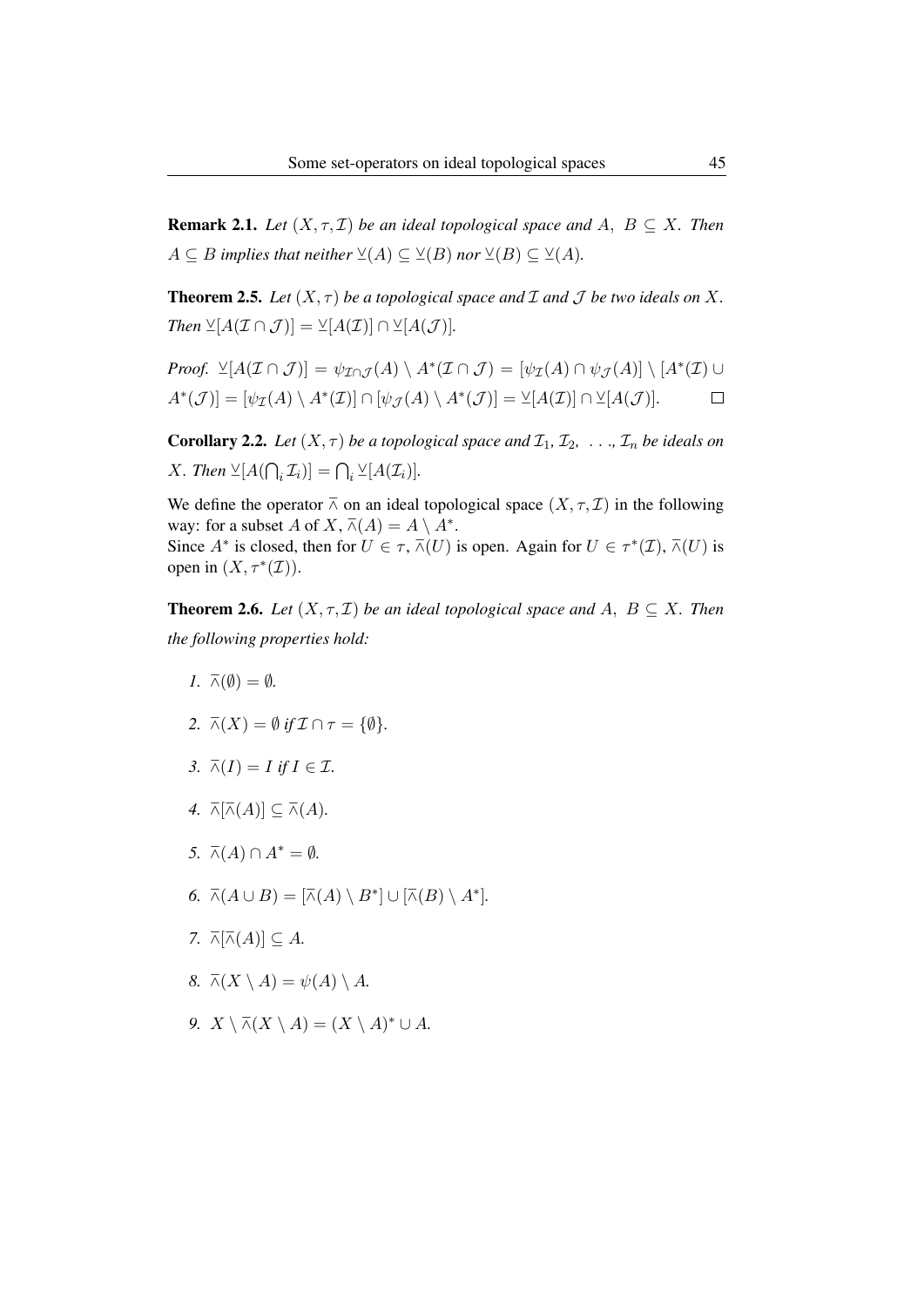*10.*  $\overline{\wedge}(A) \cap \overline{\wedge}(B) = (A \cap B) \setminus (A \cup B)^*$ .

Proof. 4. 
$$
\overline{\wedge}[A]
$$
 =  $\overline{\wedge}(A \setminus A^*) = (A \setminus A^*) \setminus (A \setminus A^*)^* \subseteq (A \setminus A^*) = \overline{\wedge}(A)$ .  
\n6.  $\overline{\wedge}(A \cup B) = (A \cup B) \setminus (A \cup B)^* = (A \cup B) \setminus (A^* \cup B^*) = [(A \setminus A^*) \setminus B^*] \cup [(B \setminus B^*) \setminus A^*] = (\overline{\wedge}(A) \setminus B^*) \cup (\overline{\wedge}(B) \setminus A^*)$ .  
\n7.  $\overline{\wedge}[\overline{\wedge}(A)] = \overline{\wedge}(A \setminus A^*) = (A \setminus A^*) \setminus (A \setminus A^*)^* \subseteq A$ .  
\n8.  $\overline{\wedge}(X \setminus A) = [X \setminus A] \setminus [X \setminus A]^* = [X \setminus A] \setminus [X \setminus \psi(A)] = \psi(A) \setminus A$ .  
\n9.  $X \setminus \overline{\wedge}(X \setminus A) = X \setminus [(X \setminus A) \setminus (X \setminus A)^*] = A \cup (X \setminus A)^*$ .  
\n10.  $\overline{\wedge}(A) \cap \overline{\wedge}(B) = (A \setminus A^*) \cap (B \setminus B^*) = (A \cap B) \setminus A^* \setminus B^* = (A \cap B) \cap (X \setminus A^*) \cap (X \setminus B^*) = (A \cap B) \cap (X \setminus (A^* \cup B^*)) = (A \cap B) \setminus (A \cup B)^*$ .

**Theorem 2.7.** Let  $(X, \tau)$  be a topological space and  $\mathcal{I}$ ,  $\mathcal{J}$  be two ideals on  $X$ . *Then*  $\overline{\wedge}[A(\mathcal{I} \cap \mathcal{J})] = \overline{\wedge}[A(\mathcal{I})] \cap \overline{\wedge}[A(\mathcal{J})]$ *.* 

*Proof.*  $\overline{\wedge}[A(\mathcal{I}\cap\mathcal{J})]=A\setminus A^*(\mathcal{I}\cap\mathcal{J})=A\setminus [A^*(\mathcal{I})\cup A^*(\mathcal{J})]=[A\setminus A^*(\mathcal{I})]\cap$  $[A \setminus A^*(\mathcal{J})] = \overline{\wedge}[A(\mathcal{I})] \cap \overline{\wedge}[A(\mathcal{J})].$  $\Box$ 

**Corollary 2.3.** Let  $(X, \tau)$  be a topological space and  $\mathcal{I}_1, \mathcal{I}_2, \ldots, \mathcal{I}_n$  be ideals on *X*. Then  $\overline{\wedge} [A(\bigcap_i \mathcal{I}_i)] = \bigcap_i \overline{\wedge} [A(\mathcal{I}_i)].$ 

**Theorem 2.8.** *Let*  $(X, \tau, \mathcal{I})$  *be an ideal topological space and*  $A \subseteq X$ *. Then*  $\overline{\wedge}(A) = \emptyset$  *if and only if*  $cl^*(A) = A^*$ .

*Proof.* Suppose  $\overline{\wedge}(A) = \emptyset$ . Then  $A \setminus A^* = \emptyset$  implies  $A \subseteq A^*$ . Thus,  $cl^*(A) =$  $A \cup A^* = A^*$ .

Conversely suppose that  $cl^*(A) = A^*$ . Then,  $A \cup A^* = A^*$  implies  $A \subseteq A^*$ . Thus,  $A \setminus A^* = \emptyset$ , and hence  $\overline{\wedge}(A) = \emptyset$ .  $\Box$ 

**Theorem 2.9.** *Let*  $(X, \tau, \mathcal{I})$  *be an ideal topological space and*  $A \subseteq X$ *. If*  $x \in \mathcal{I}$  $\overline{\wedge}(A)$ *, then*  $\{x\} \in \mathcal{I}$ *.*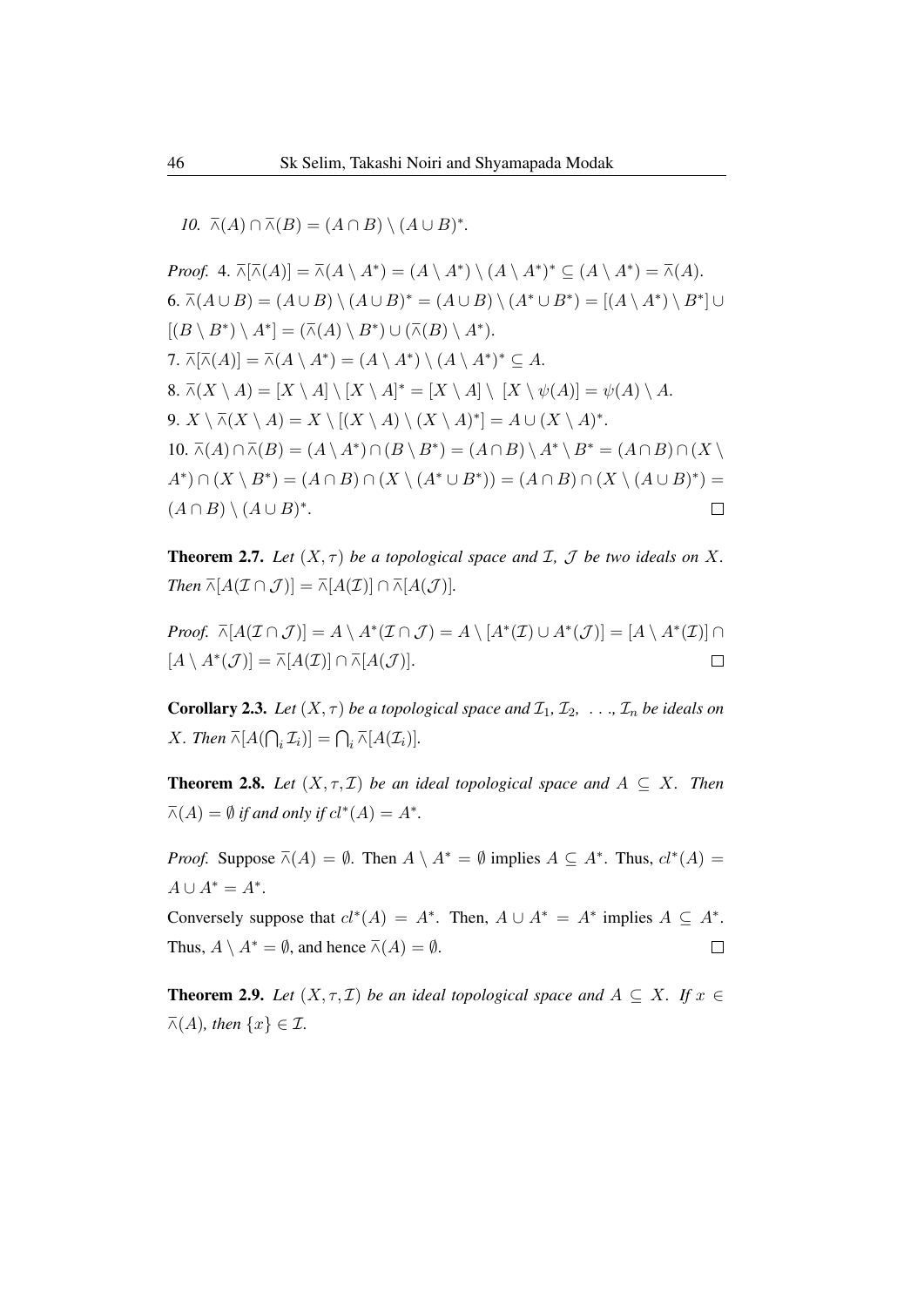*Proof.* Let  $x \in \overline{\wedge}(A)$ . Then  $x \in A$  and  $x \notin A^*$ . Hence, there is an open set  $U_x$ containing x such that  $U_x \cap A \in \mathcal{I}$ . Then  $\{x\} \subseteq U_x \cap A \in \mathcal{I}$ . So  $\{x\} \in \mathcal{I}$ .  $\Box$ 

**Theorem 2.10.** *Let*  $(X, \tau, \mathcal{I})$  *be an ideal topological space and*  $x \in X$ *. Then*  $x \in \overline{\wedge}(\{x\})$  *if and only if*  $\{x\} \in \mathcal{I}$ *.* 

*Proof.* Let  $\{x\} \in \mathcal{I}$ . Thus for all open set  $U_x$  containing  $x, U_x \cap \{x\} \subseteq \{x\} \in \mathcal{I}$ . This implies that  $x \notin \{x\}^*$ . Again  $x \in \{x\}$ , then  $x \in \overline{\wedge}(\{x\})$ .  $\Box$ 

We define the operator  $\wedge$  on an ideal topological space  $(X, \tau, \mathcal{I})$  in the following way: for a subset A of X,  $\wedge(A) = \psi(A) \setminus A$ . If  $U \in \tau$  or  $U \in \tau^*(\mathcal{I})$  and  $\mathcal{I} \cap \tau = \{\emptyset\}$ , then  $\wedge(U) = \emptyset$ . Further for any  $A \subseteq X$ and  $\mathcal{I} \cap \tau = \{ \emptyset \}, \overline{\wedge}(A) \supseteq \wedge(A)$ .

**Theorem 2.11.** *Let*  $(X, \tau, \mathcal{I})$  *be an ideal topological space and*  $A, B \subseteq X$ *. Then the following statements hold:*

- *1.*  $\wedge(\emptyset) = \emptyset$  *if*  $\mathcal{I} \cap \tau = \{\emptyset\}.$
- 2.  $\wedge$  (*X*) =  $\emptyset$ *.*
- *3.*  $\wedge$   $(I) = \emptyset$  *if*  $\mathcal{I} \cap \tau = \{\emptyset\}$  *and*  $I \in \mathcal{I}$ *.*
- *4.*  $\wedge(A) = (X \setminus A) \setminus (X \setminus A)^*$ .
- *5.* ∧(A) ∩ ∧(B) ⊆ ∧(A ∪ B)*.*
- 6.  $\wedge (A \cap B) = [\wedge (A) \cap \psi(B)] \cup [\wedge (B) \cap \psi(A)] \subseteq \wedge (A) \cup \wedge (B)$ .
- *7.*  $\wedge (\wedge(A)) \subseteq \wedge(\psi(A)) \cup \psi(\psi(A)).$
- *8.*  $\vee (A) \subseteq \psi(\wedge(A)).$
- *9.*  $[\wedge(A)]^* \subseteq (\psi(A))^*$ .
- *10.*  $[\wedge(A)]^* \subseteq A^*$  *if*  $\mathcal{I} \cap \tau = {\emptyset}.$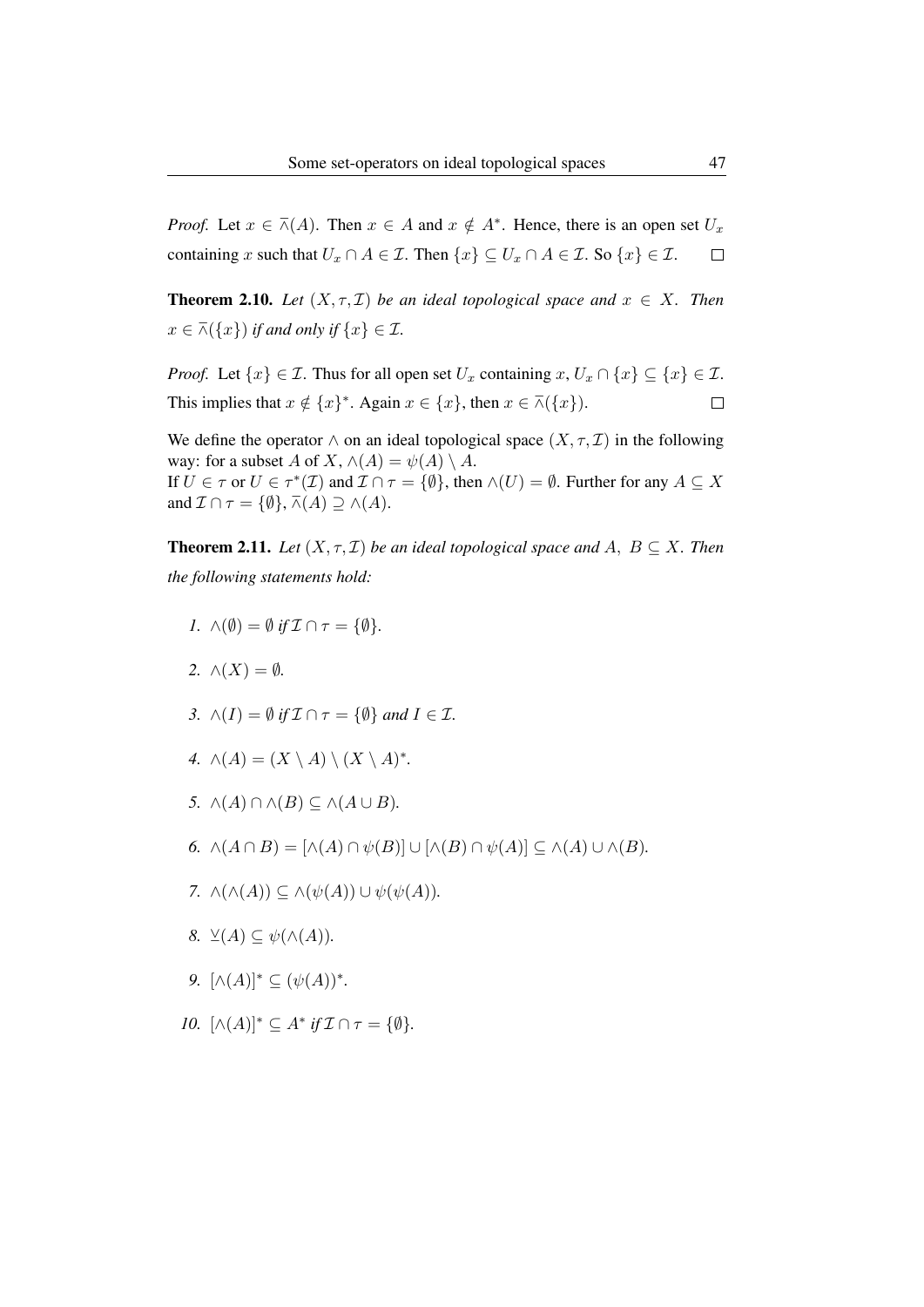*11.*  $\wedge$   $(A) \cap A = \emptyset$ *.* 

*12.*  $\wedge (A^*) = \emptyset$  *if*  $\mathcal{I} \cap \tau = {\emptyset}.$ 

13. 
$$
\wedge(A) \cup \wedge(B) \subseteq (A \cap \wedge(B)) \cup \wedge (A \cup B) \cup (\wedge(A) \cap B).
$$

*Proof.* 5.  $\wedge (A \cup B) = \psi(A \cup B) \setminus (A \cup B) = [\psi(A \cup B) \setminus A] \cap [\psi(A \cup B) \setminus B] \supseteq$  $(\psi(A) \setminus A) \cap (\psi(B) \setminus B) = \wedge (A) \cap \wedge (B).$  $\Box$ 

6.  $\wedge (A \cap B) = \overline{\wedge}(X \setminus (A \cap B)) = \overline{\wedge}((X \setminus A) \cup (X \setminus B)) = [\overline{\wedge}(X \setminus A) \setminus (X \setminus B)] \cup$  $[\overline{\wedge}(X \setminus B) \setminus (X \setminus A)^*]$  (Theorem 2.6 ) =  $[\wedge(A) \setminus (X \setminus B)^*] \cup [\wedge(B) \setminus (X \setminus A)^*]$  =  $\lceil \wedge (A) \cap (X \setminus (X \setminus B)^*] \cup [\wedge (B) \cap (X \setminus (X \setminus A)^*)] = [\wedge (A) \cap \psi(B)] \cup [\wedge (B) \cap \psi(A)] \subseteq$  $\wedge(A) \cup \wedge(B).$ 7.  $\wedge(\wedge(A)) = \psi(\wedge(A)) \setminus \wedge(A) = \psi[\psi(A) \setminus A] \setminus \wedge(A) \subseteq \psi(\psi(A)) \setminus [\psi(A) \setminus A] =$  $[\psi(\psi(A)) \setminus \psi(A)] \cup [\psi(\psi(A)) \cap A] \subseteq \wedge(\psi(A)) \cup \psi(\psi(A)).$ 8.  $\psi(\wedge(A)) = X\backslash [X\backslash \wedge(A)]^* = X\backslash [X\backslash (\psi(A)\backslash A)]^* = X\backslash [(X\backslash \psi(A))\cup A]^* =$  $X \setminus [(X \setminus A)^* \cup A]^* = X \setminus [(X \setminus A)^{**} \cup A^*] = \{X \setminus (X \setminus A)^{**}\} \cap (X \setminus A^*) \supseteq \{(X \setminus A)^{**} \cup A^* \}$  $(X\setminus A)^*\cap (X\setminus A^*)=X\setminus [(X\setminus A)^*\cup A^*]=X\setminus [(X\setminus A)\cup A]^*=X\setminus X^*=\underline{\vee}(A).$ 10.  $[\wedge(A)]^* = [\psi(A) \setminus A]^* \subseteq (\psi(A))^* \subseteq (A^*)^* \subseteq A^*$ , since  $\mathcal{I} \cap \tau = \{\emptyset\}.$ 12.  $\wedge (A^*) = \psi(A^*) \setminus A^* \subseteq A^{**} \setminus A^*$  (since  $\mathcal{I} \cap \tau = \{\emptyset\}$ ). Thus,  $\wedge (A^*) \subseteq$  $A^* \setminus A^* = \emptyset.$ 13. Note that  $\psi(A) \subseteq \psi(A \cup B)$  if and only if  $(\psi(A) \setminus A) \setminus B \subseteq \psi(A \cup B) \setminus (A \cup B)$ if and only if  $\wedge(A) \setminus B \subseteq \wedge(A \cup B)$ . Therefore,  $(\wedge(A) \setminus B) \cup (\wedge(A) \cap B) \subseteq$  $\wedge(A\cup B)\cup(\wedge(A)\cap B)$  and  $\wedge(A)\subseteq\wedge(A\cup B)\cup(\wedge(A)\cap B)$ . Analogously,  $\wedge(B)\subseteq$  $\wedge(A\cup B)\cup(\wedge(B)\cap A)$ . So  $\wedge(A)\cup\wedge(B)\subseteq\wedge(A\cup B)\cup(\wedge(B)\cap A)\cup(\wedge(A)\cap B)$ .

**Theorem 2.12.** *Let*  $(X, \tau)$  *be a topological space and*  $\mathcal I$  *and*  $\mathcal J$  *be two ideals on X. Then*  $\wedge$ [ $A(\mathcal{I} \cap \mathcal{J})$ ] =  $\wedge$ [ $A(\mathcal{I})$ ]  $\cap \wedge$ [ $A(\mathcal{J})$ ]*.* 

*Proof.*  $\wedge [A(\mathcal{I} \cap \mathcal{J})] = \psi_{\mathcal{I} \cap \mathcal{I}}(A) \setminus A = \psi_{\mathcal{I}}(A) \cap \psi_{\mathcal{I}}(A) \setminus A = [\psi_{\mathcal{I}}(A) \setminus A] \cap$  $\Box$  $[\psi_{\mathcal{J}}(A) \setminus A] = \wedge [A(\mathcal{I})] \cap \wedge [A(\mathcal{J}].$ 

**Corollary 2.4.** Let  $(X, \tau)$  be a topological space and  $\mathcal{I}_1, \mathcal{I}_2, \ldots, \mathcal{I}_n$  be ideals on *X*. Then  $\wedge [A(\bigcap_i \mathcal{I}_i)] = \bigcap_i \wedge [A(\mathcal{I}_i)]$ .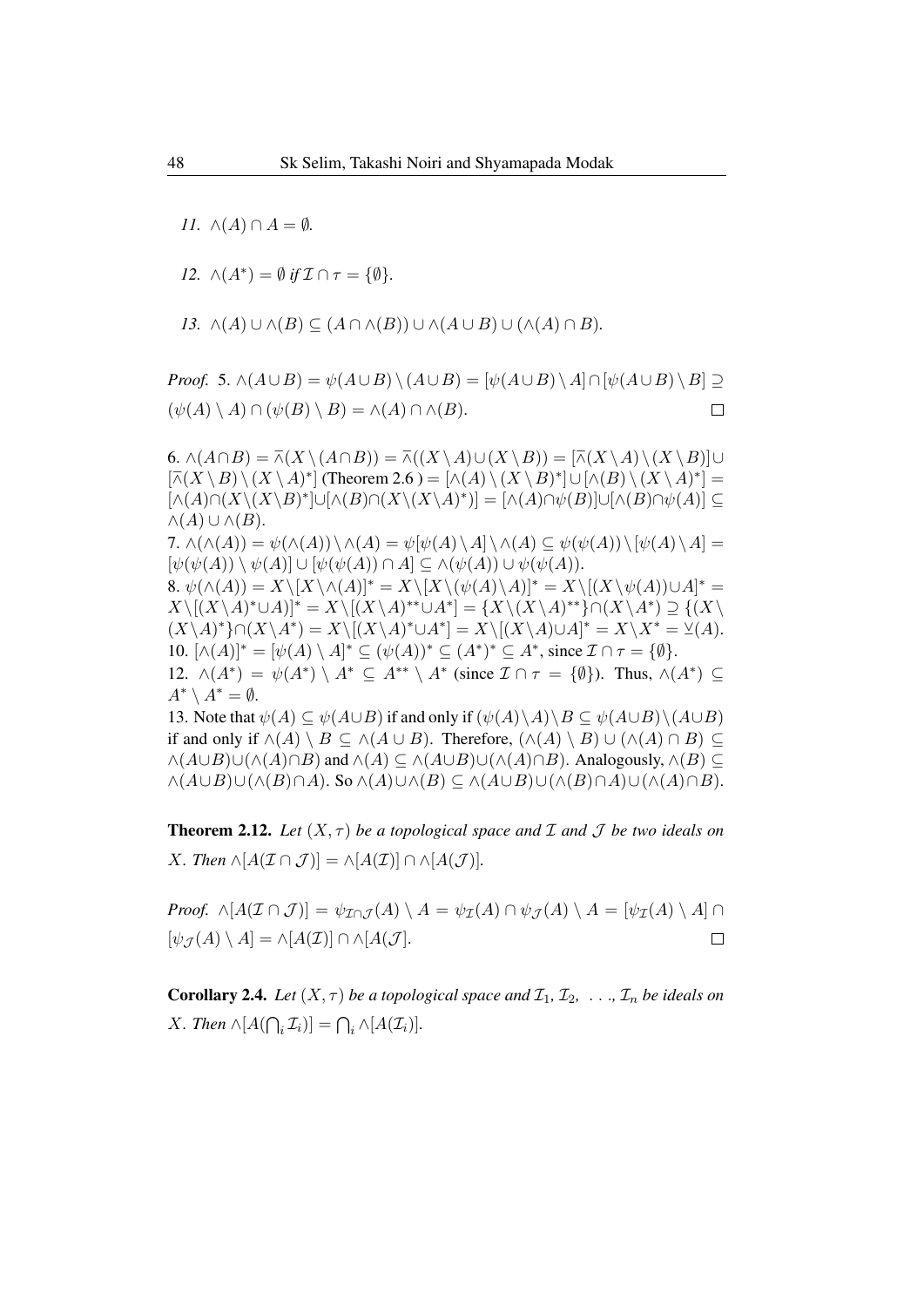### 3 Mixed operators

**Theorem 3.1.** *Let*  $(X, \tau, \mathcal{I})$  *be an ideal topological space and*  $A \subseteq X$ *. Then the following statements hold:*

- *1.*  $\overline{\wedge}(\vee (A)) = X \setminus X^*$ .
- 2.  $\overline{\wedge}(\vee (A)) = \emptyset$  *if*  $\mathcal{I} \cap \tau = \{\emptyset\}.$
- 3.  $\vee(\overline{\wedge}(A)) = \vee(A)$ .
- 4.  $\vee ( \wedge (A) ) = X \setminus X^*$ .
- *5.*  $\wedge(\vee(A)) = X^* \setminus X^{**}.$
- *6.*  $\wedge(\vee(A)) = \emptyset$  *if*  $\mathcal{I} \cap \tau = \{\emptyset\}.$
- *7.*  $\vee ( \wedge (A) ) = \emptyset$  *if and only if*  $\mathcal{I} \cap \tau = \{ \emptyset \}.$
- $8. \overline{\wedge}(\wedge(A)) = \wedge(A).$

*Proof.* 1.  $\bar{\wedge}(\vee(A)) = (X \setminus X^*) \setminus (X \setminus X^*)^* = X \setminus [X^* \cup (X \setminus X^*)^*] =$  $X \setminus [X \cup (X \setminus X^*)]^* = X \setminus X^*$ . 3.  $\vee(\overline{\wedge}(A)) = X \setminus X^* = \vee(A).$ 5.  $\wedge(\vee(A)) = \wedge(X \setminus X^*) = \psi(X \setminus X^*) \setminus (X \setminus X^*) = (X \setminus X^{**}) \setminus (X \setminus X^*) =$  $X^* \setminus X^{**}.$ 9.  $\overline{\wedge}(\wedge(A)) = \wedge(A) \setminus (\wedge(A))^* = (\psi(A) \setminus A) \setminus (\psi(A) \setminus A)^* = [\{X \setminus (X \setminus A)^*\} \setminus$  $A \setminus [{X \setminus (X \setminus A)^*}] \setminus A^* = [(X \setminus A) \setminus (X \setminus A)^*] \setminus [(X \setminus A) \setminus (X \setminus A)^*]^* =$  $[(X\setminus A)\cap {X\setminus (X\setminus A)^*}] \cap [X\setminus [(X\setminus A)\cap {X\setminus (X\setminus A)^*}]^*] = (X\setminus A) \cap [X\setminus {(X\setminus A)^*}]$  $A^* \cup [(X \setminus A) \cap {X \setminus (X \setminus A)^*}]^*$ ] =  $(X \setminus A) \cap [X \setminus {(X \setminus A)} \cup [(X \setminus A) \cap {X \setminus (X \setminus A)}]$  $(A)^*$ }] $^*$ ] =  $(X \setminus A) \cap [X \setminus \{(X \setminus A)\}^*] = (X \setminus A) \cap \psi(A) = \psi(A) \setminus A = \wedge(A).$ 

From Example 2.1, the converse of Theorem 3.1(6) is not true, because:  $X^* =$  ${b, c}$  and  $X^{**} = {b, c}^* = {b, c}$  but  $X^* \neq X$ .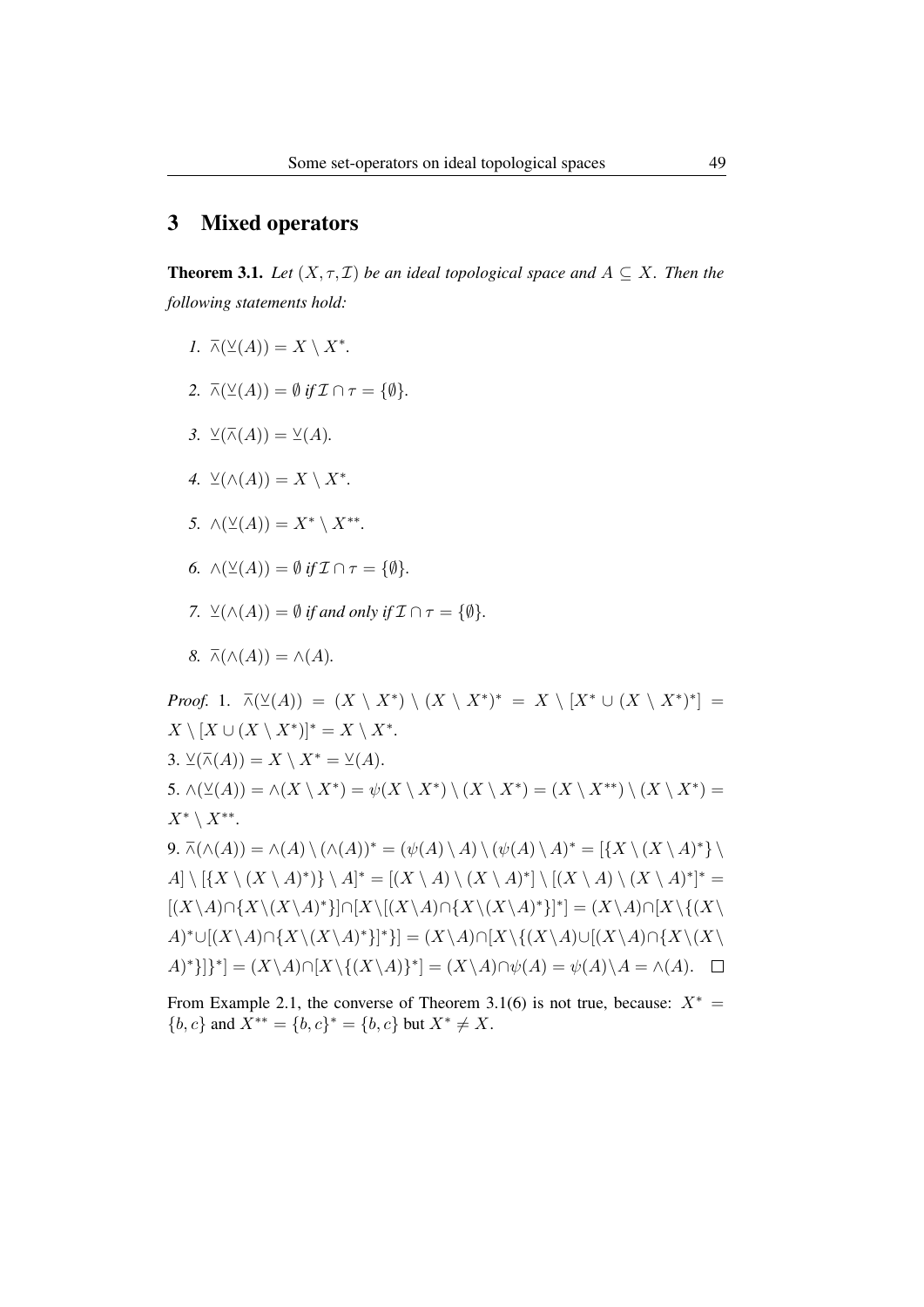**Theorem 3.2.** *Let*  $(X, \tau, \mathcal{I})$  *be an ideal topological space and*  $A \subset X$ *. Then the following statements hold:*

- *I.*  $\vee(\wedge(\vee(A))) = X \setminus X^* = \vee(\vee(A))) = \vee(\wedge(\wedge(A))) = \vee(\wedge(\wedge(A))).$
- 2.  $\overline{\wedge}(X \setminus X^*) = X \setminus X^* = \underline{\vee}(A)$ *.*
- 3.  $\overline{\wedge}(\vee(\wedge(A))) = \overline{\wedge}(X \setminus X^*) = X \setminus X^* = \vee(A)$ *.*
- $\overline{\wedge}(\wedge(\vee(A)))=X^*\setminus X^{**}.$
- *5.*  $\wedge(\vee(\overline{\wedge}(A))) = X^* \setminus X^{**}.$
- *6.*  $\wedge (\overline{\wedge}(\vee(A))) = X^* \setminus X^{**}.$
- 7.  $\overline{\wedge}(\wedge(\vee(A))) = \wedge(\vee(\overline{\wedge}(A))) = \wedge(\overline{\wedge}(\vee(A))).$

*Proof.* 2.  $\overline{\wedge}(X \setminus X^*) = (X \setminus X^*) \setminus (X \setminus X^*)^* = X \setminus [X \cup (X \setminus X^*)]^* = X \setminus X^* =$  $\vee (A)$ .

3. This is obvious by 2 and Theorem 3.1.

4.  $\overline{\wedge}(\wedge(\vee(A))) = \overline{\wedge}(X^* \setminus X^{**})$  (from (5) of Theorem 3.1) =  $(X^* \setminus X^{**}) \setminus (X^* \setminus X^{**})$  $(X^{**})^* = X^* \setminus [X^* \cup (X^* \setminus X^{**})]^* = X^* \setminus X^{**}.$ 5. By using Theorem 3.1(3) and Lemma 2.1, we have  $\land (\vee(\overline{\land}(A))) = \land(X\backslash X^*) =$  $\psi(X \setminus X^*) \setminus (X \setminus X^*) = (X \setminus X^{**}) \setminus (X \setminus X^*) = X^* \setminus X^{**}.$ 6.  $\wedge(\overline{\wedge}(\vee(A))) = \wedge(\overline{\wedge}(X \setminus X^*)) = \wedge[(X \setminus X^*) \setminus (X \setminus X^*)^*] = \wedge(X \setminus X^*) =$  $\psi(X \setminus X^*) \setminus (X \setminus X^*) = (X \setminus X^{**}) \setminus (X \setminus X^*) = X^* \setminus X^{**}.$ 7. This is an immediate consequence of 4, 5 and 6.  $\Box$ 

**Corollary 3.1.** *Let*  $(X, \tau, \mathcal{I})$  *be an ideal topological space and*  $A \subseteq X$ .  $\vee(\wedge(\vee(A)))$  =  $\vee(\vee(\vee(A))) = \vee(\overline{\wedge}(\wedge(A))) = \vee(\wedge(\overline{\wedge}(A))) = \overline{\wedge}(\vee(\wedge(A))) = \overline{\wedge}(X \setminus X^*) = \emptyset$  *if and only if*  $\mathcal{I} \cap \tau = \{\emptyset\}$ *.* 

*Proof.* The proof is obvious from Lemma 2.1, Theorem 3.2(3), and the fact that  $X = X^*$  if and only if  $\mathcal{I} \cap \tau = \{ \emptyset \}$  [8].  $\Box$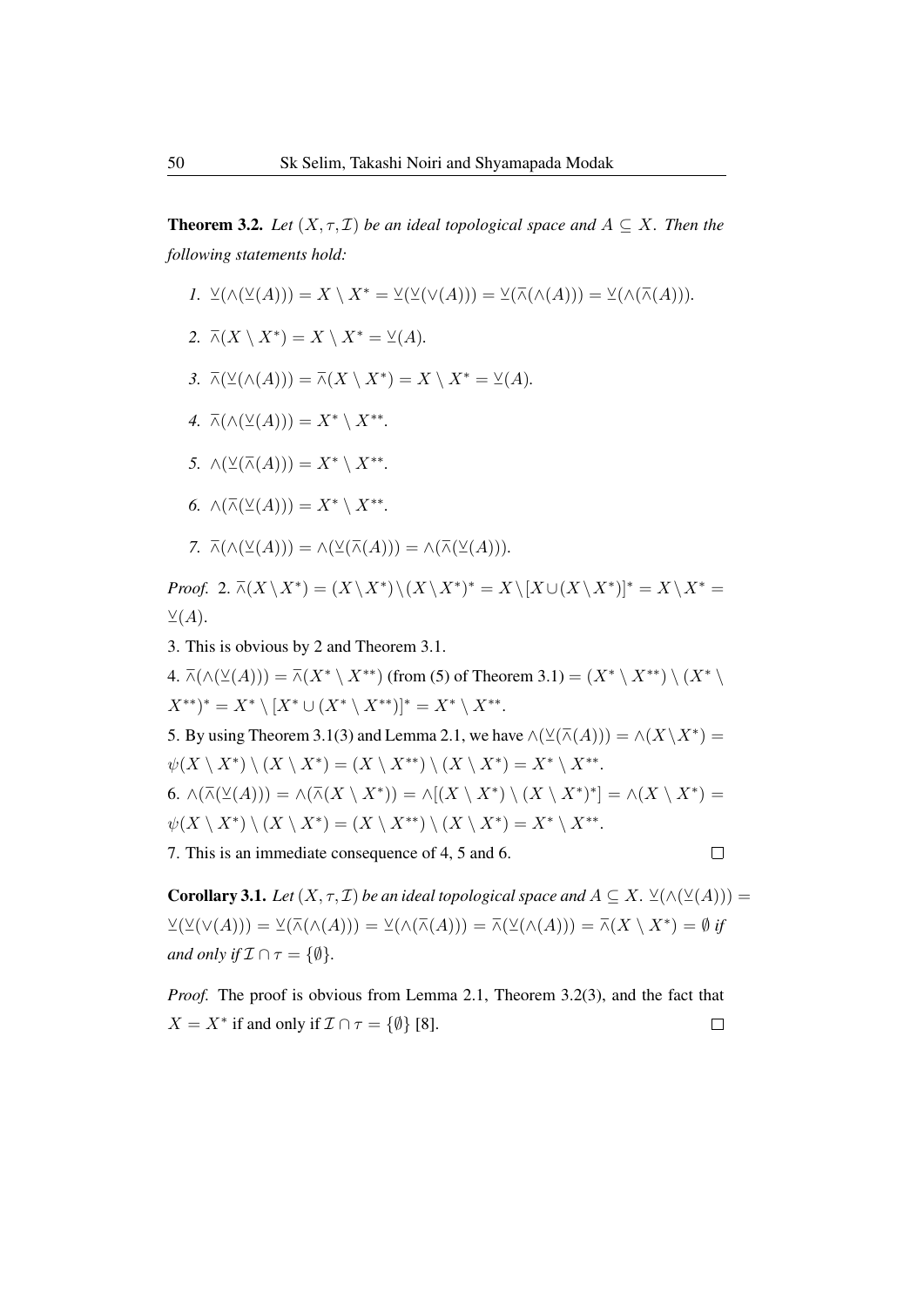**Corollary 3.2.** *Let*  $(X, \tau, \mathcal{I})$  *be an ideal topological space and*  $A \subseteq X$ .  $\wedge$  $(\vee(\overline{\wedge}(A)))$  =  $\wedge(\overline{\wedge}(\vee(A))) = \overline{\wedge}(\wedge(\vee(A))) = \emptyset$  *if*  $\mathcal{I} \cap \tau = \{\emptyset\}.$ 

*Proof.* If  $\mathcal{I} \cap \tau = \{\emptyset\}$ , then  $X = X^*$  and hence  $X^* = X^{**}$ .  $\Box$ 

**Corollary 3.3.** Let  $(X, \tau)$  be a topological space and  $\mathcal{I}_1, \mathcal{I}_2, \ldots, \mathcal{I}_n$  be ideals on X*. Then the following hold:*

- *I*.  $\vee \left( \wedge \left( [A(\bigcap_i \mathcal{I}_i)] \right) \right) = \bigcap_i \vee \left( \wedge \left( [A(\mathcal{I}_i)] \right) \right)$ .
- 2.  $\wedge (\vee ( [A(\bigcap_i \mathcal{I}_i)])) = \bigcap_i \wedge (\vee ( [A(\mathcal{I}_i)])).$
- 3.  $\vee(\overline{\wedge}([A(\bigcap_i \mathcal{I}_i)]))) = \bigcap_i \vee(\overline{\wedge}([A(\mathcal{I}_i)])).$
- *4.*  $\overline{\wedge}(\vee((A(\bigcap_i \mathcal{I}_i)))) = \bigcap_i \overline{\wedge}(\vee((A(\mathcal{I}_i)))).$
- *5.*  $\wedge (\overline{\wedge} ([A(\bigcap_i \mathcal{I}_i)]))) = \bigcap_i \wedge (\overline{\wedge} ([A(\mathcal{I}_i)])).$
- 6.  $\overline{\wedge}(\wedge([A(\bigcap_i \mathcal{I}_i)])) = \bigcap_i \overline{\wedge}(\wedge([A(\mathcal{I}_i)])).$

*Proof.* The proof is obvious from Corollaries 2.2, 2.3 and 2.4.

 $\Box$ 

#### Conclusions:

- This paper focuses on the roles of non-closure operator ()<sup>∗</sup> and non-interior operator  $\psi$  on ideal topological spaces.
- More characterizations of Hayashi-Samuel spaces.
- Making new operators on the ideal topological spaces.

As a result of the study carried out, more application was developed with the help of  $()^*$ ,  $\psi$  and their related operators. Furthermore we have developed many characterization of the Hayashi-Samuel spaces.

Acknowledgement: The authors are thankful to the referee for his/her valuable comments.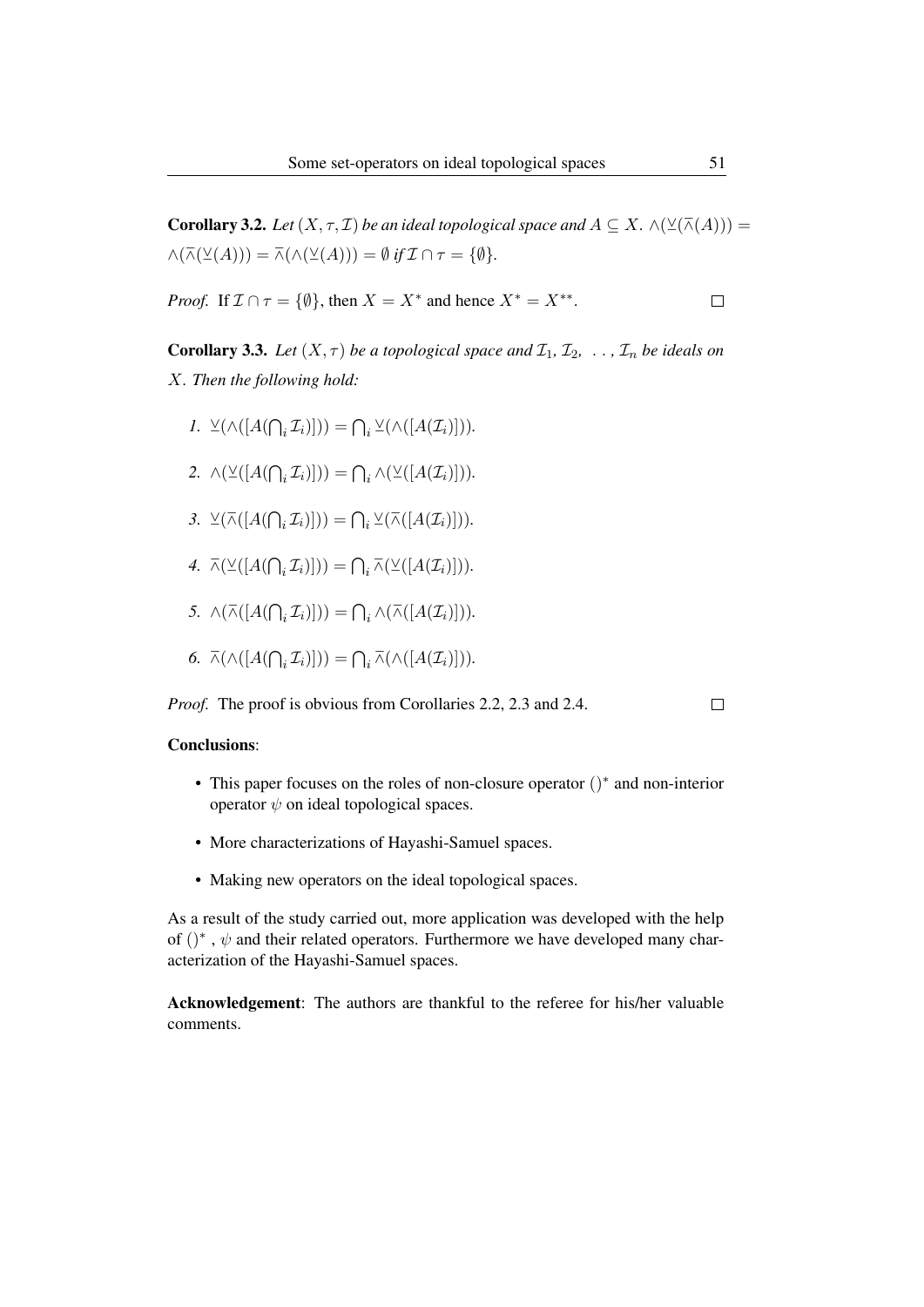### References

- [1] A. Al-Omari and H. Al-Saadi, *A topology via* ω*-local functions in ideal spaces*, Mathematica, 60(83), (2018), 103-110.
- [2] A. Al-Omari and T. Noiri, *On* ψ∗*-operator in ideal* m*-spaces*, Bol. Soc. Paran. Mat. (3s), 30(1), (2012), 53-66.
- [3] A. Al-Omari and T. Noiri, *Local closure functions in ideal topological spaces*, Novi Sad J. Math., 43(2), (2013), 139-149.
- [4] A. Al-Omari and T. Noiri, *On operators in ideal minimal spaces*, Mathematica, 58 (81), No. 1-2 (2016), 3-13.
- [5] C. Bandhopadhya and S. Modak, *A new topology via* ψ*-operator*, Proc. Nat. Acad. Sci. India, 76(A) IV, (2006), 317-320.
- [6] J. Dontchev, *Idealization of Ganster-Reilly decomposition theorems*, arX-IV:math. Gn/9901017v1, 5 Jan 1999.
- [7] J. Dontchev, M. Ganster and D. Rose, *Ideal resolvability*, Topology Appl., 93, (1999), 1-16.
- [8] T. R. Hamlett and D. Jankovi*ć*, *Ideals in topological spaces and the set operator* Ψ, Boll. Un. Mat. Ital., 7(4-B), (1990), 863-874.
- [9] H. Hashimoto, *On the \*-topology and its applications*, Fund. Math., 91, (1976), 5-10.
- [10] E. Hayashi, *Topologies defined by local properties*, Math. Ann., 156, (1964), 205-215.
- [11] D. Jankovic´, T. R. Hamlett, *New topologies from old via ideals*, Amer. Math. Monthly, 97, (1990), 295-310.
- [12] K. Kuratowski, *Topology, Vol. I*, New York, Academic Press, 1966.
- [13] N. Levine, *Semi-open sets and semi-continuity in topological spaces*, Amer. Math. Monthly, 70, (1963), 36-41.
- [14] S. Modak, *Some new topologies on ideal topological spaces*, Proc. Natl. Acad. Sci., India, Sect. A Phys. Sci., 82(3), (2012), 233-243.